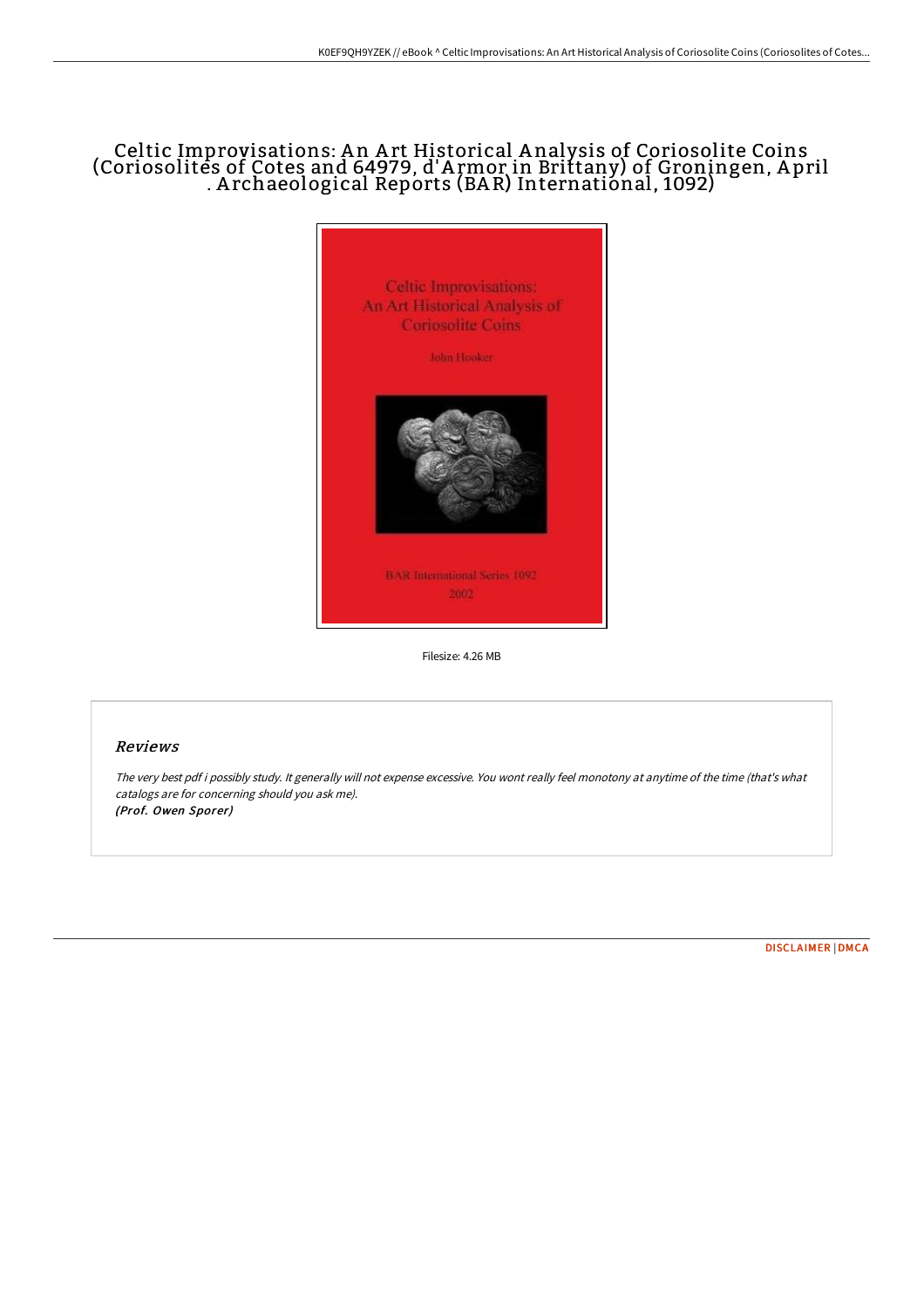## CELTIC IMPROVISATIONS: AN ART HISTORICAL ANALYSIS OF CORIOSOLITE COINS (CORIOSOLITES OF COTES AND 64979, D'ARMOR IN BRITTANY) OF GRONINGEN, APRIL . ARCHAEOLOGICAL REPORTS (BAR) INTERNATIONAL, 1092)



To get Celtic Improvisations: An Art Historical Analysis of Coriosolite Coins (Coriosolites of Cotes and 64979, d'Armor in Brittany) of Groningen, April . Archaeological Reports (BAR) International, 1092) eBook, make sure you click the hyperlink beneath and download the document or gain access to other information that are in conjuction with CELTIC IMPROVISATIONS: AN ART HISTORICAL ANALYSIS OF CORIOSOLITE COINS (CORIOSOLITES OF COTES AND 64979, D'ARMOR IN BRITTANY) OF GRONINGEN, APRIL . ARCHAEOLOGICAL REPORTS (BAR) INTERNATIONAL, 1092) book.

Oxford, England : Archaeopress, Publishers of British Archaeological Reports, 2002. Soft cover. Condition: New. iv, 120 pages : illustrations, maps ; 30 cm. Just over two thousand years ago, Julius Caesar set into motion events that would culminate in the conquest of the tribes of Gaul. It is to the coins of one of these tribes that this book addresses itself. The Coriosolites inhabited what is now Cotes-d'Armor in Brittany. The tribe has left a large number of coins: more than 20,000 are recorded, and no Celtic tribe is so well represented. Large hoards of these coins have been found in Jersey, Brittany, and Normandy. Foremost among these is the La Marquanderie hoard from Jersey, consisting of over 11,000 coins. The La Marquanderie hoard forms the basis of this book. The further strength of this engagingly-written study is its appeal to a wide range of interests: it is not just a catalogue of coins, but a case study of Celtic religious philosophy and aesthetics, referring to such apparently disparate subjects as poetry, physics, and psychology. (The Appendices show all the flow charts in addition to an Index of Design Elements and a concordance between the author's coin numbers and Rybot's. There is also a Quick Identification Chart with which any Coriosolite coin may be classified in a few minutes.).

 $\mathbb{P}$ Read Celtic [Improvisations:](http://techno-pub.tech/celtic-improvisations-an-art-historical-analysis.html) An Art Historical Analysis of Coriosolite Coins (Coriosolites of Cotes and 64979, d'Armor in Brittany) of Groningen, April . Archaeological Reports (BAR) International, 1092) Online

Download PDF Celtic [Improvisations:](http://techno-pub.tech/celtic-improvisations-an-art-historical-analysis.html) An Art Historical Analysis of Coriosolite Coins (Coriosolites of Cotes and 64979, d'Armor in Brittany) of Groningen, April . Archaeological Reports (BAR) International, 1092)